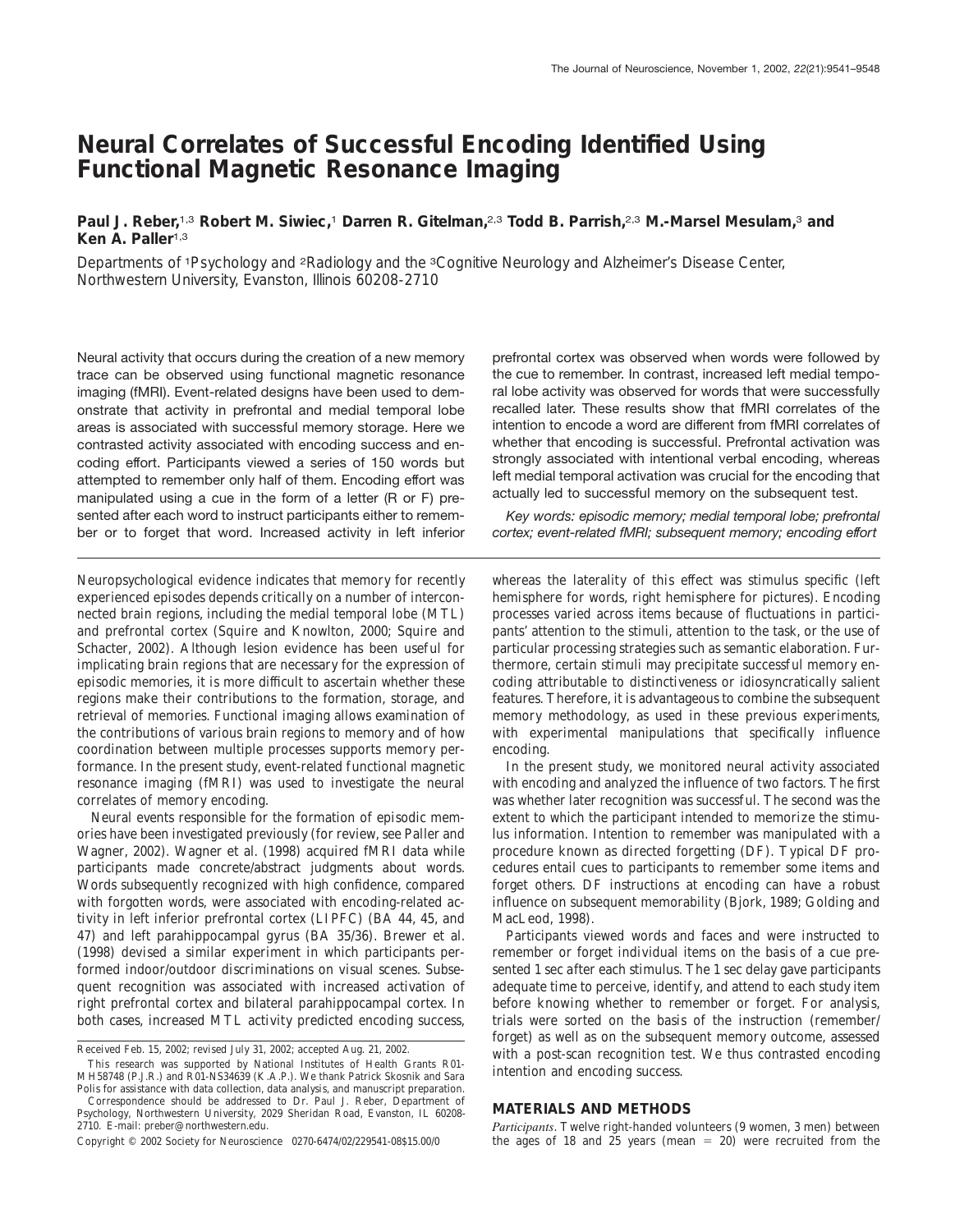

*Figure 1.* Recognition performance for word and face stimuli that had been studied while fMRI data were collected. Three types of items were included on the recognition test: stimuli that had been cued to be remembered (*R*), stimuli that had been cued to be forgotten (*F*), and novel stimuli (*N*). Endorsing the items as old is the correct response for the R and F stimuli and reflects the false alarm rate for the N stimuli. Error bars indicate the SEM.

Northwestern University community and screened for compatibility with MRI scanning. Data from six other participants were eliminated after testing because of errors in stimulus presentation. All participants were native speakers of English. Each participant was in good health and free from neurological and psychiatric problems. All participants gave informed consent, and the study was approved by the Institutional Review Board of Northwestern University.

*Stimulus materials*. Word stimuli were selected from the MRC Psycholinguistic Database (http://www.psy.uwa.edu.au/MRCDataBase/uwa\_ mrc.htm). Words ranged in frequency from 30 to 40 occurrences per million (Kucera and Francis, 1967) and in length from 5 to 10 characters. One hundred fifty words were chosen at random for the study phase. Face stimuli were scanned from a 1997 high school yearbook (R. M. Siwiec), and 150 were chosen at random for the study phase. An additional 150 words and 150 faces not used in the study phase were used as foils in the memory test.

*Procedure*. On each trial, a word or a face was shown for 1000 msec, followed by either a cue to remember (a green "R") or a cue to forget (a red "F") for 1500 msec and then by a 500 msec intertrial interval during which a fixation cross was shown. Participants were instructed to watch all stimuli but to remember only stimuli followed by the remember cue. To ensure that a minimum level of attention was paid to each stimulus, we required participants to respond on each trial by indicating with a button press whether they had seen a face or word. A short demonstration was used to familiarize participants with the stimuli and cues. They were then situated in the MR scanner, as described below, and the study phase was administered in five scanning runs. Each run included 30 words and 30 faces, half with a remember cue and half with a forget cue. To enable the separation of individual hemodynamic responses by deconvolution, an additional 30 trials in each run consisted of only the fixation stimulus for 3 sec. Randomized trial orders were selected to maximize the separation of both cue and stimulus effects.

A recognition memory test was administered  ${\sim}20$  min after the completion of the study task, outside of the scanner. Participants were told that the test contained words and faces that were either novel or from the study phase ("old"). For each test item shown on a computer screen, participants were instructed to use two keys to indicate whether the stimulus was novel or old. Participants were instructed to make these responses regardless of whether the stimulus had been followed by a remember or forget cue and to respond as quickly and accurately as possible.

*Imaging methods*. A Siemens Vision 1.5-T magnet and head coil were used. The subject's head was comfortably secured using padding and a vacuum-immobilizer device. Stimuli were projected onto a rearprojection screen and viewed through a mirror. Whole brain T2\* weighted gradient-recalled echoplanar images were collected during the study task [24 6 mm slices; repetition time  $(TR) = 2000$  msec; echo time  $(TE) = 40$  msec; flip angle = 85°; field of view  $(FOV) = 24$  cm]. Slices were oriented along the line connecting the anterior and posterior commissure (AC/PC line; slightly oblique from transverse) with a resolution of  $3.75 \times 3.75 \times 6$  mm. In each run, 154 whole-brain volumes were collected (4 initial volumes to reach steady state, 135 volumes during the

study phase, and an additional 15 volumes at the end of the scan to collect the residual hemodynamic responses of the final trials). For anatomical localization, 3DFLASH T<sub>1</sub>-weighted images (TR = 15 msec; TE =  $5.6$ ) msec; flip angle =  $20^{\circ}$ , 160 1 mm axial slices; FOV =  $240$  mm;  $256 \times 256$ matrix) were acquired after the study phase.

*Image analysis*. Images were coregistered through time using a threedimensional registration algorithm (Cox, 1996). Functional volumes were spatially smoothed with a 7.5 mm full-width half-maximum Gaussian kernel to improve the signal-to-noise and accommodate residual anatomical differences across participants. Within each run, voxels were eliminated if signal magnitude changed  $>10\%$  between time points (TR = 2 sec) or if the mean signal level was below a threshold. Each of the runs was then transformed (Collins et al., 1994) to conform approximately to the atlas of Talairach and Tournoux (1988) (using the MNI-305 reference model) with a final resolution of 2.5 mm<sup>3</sup>. The five runs of functional data were concatenated into a single time series for each participant. The average response to each trial type was estimated using a general linear model analysis (D. Ward, "Deconvolution Analysis of fMRI Time Series Data," http://afni.nimh.nih.gov/afni) that included the onset of each trial type and several control variables (average signal and linear drift estimated individually for each of the five runs, and estimates



*Figure 2. A*, Brain areas in which increased activity was observed during word stimuli cued to be remembered (R-words) compared with word stimuli cued to be forgotten (F-words). Regions showing a reliable increase in activity across the group are shown in *color* overlaid on axial slices from the averaged high-resolution structural images. Regions shown are those for which the difference in peak activity between R words and F words was consistently greater than zero across the group of participants  $(t_{(11)} > 3.5$  in a cluster  $> 500$  mm<sup>3</sup> in volume). Color intensity (*red*/*orange*/*yellow*) indicates the magnitude of the average signal change between the two conditions. The level of the images within the standard atlas is noted. *B*, Time course of observed activity in the left inferior prefrontal cortical region indicated within the *green circle* on *A* for remember and forget trials. The time course shown reflects averaged estimates of activity for each time point across all voxels in the region for all participants (with slight temporal smoothing for display purposes).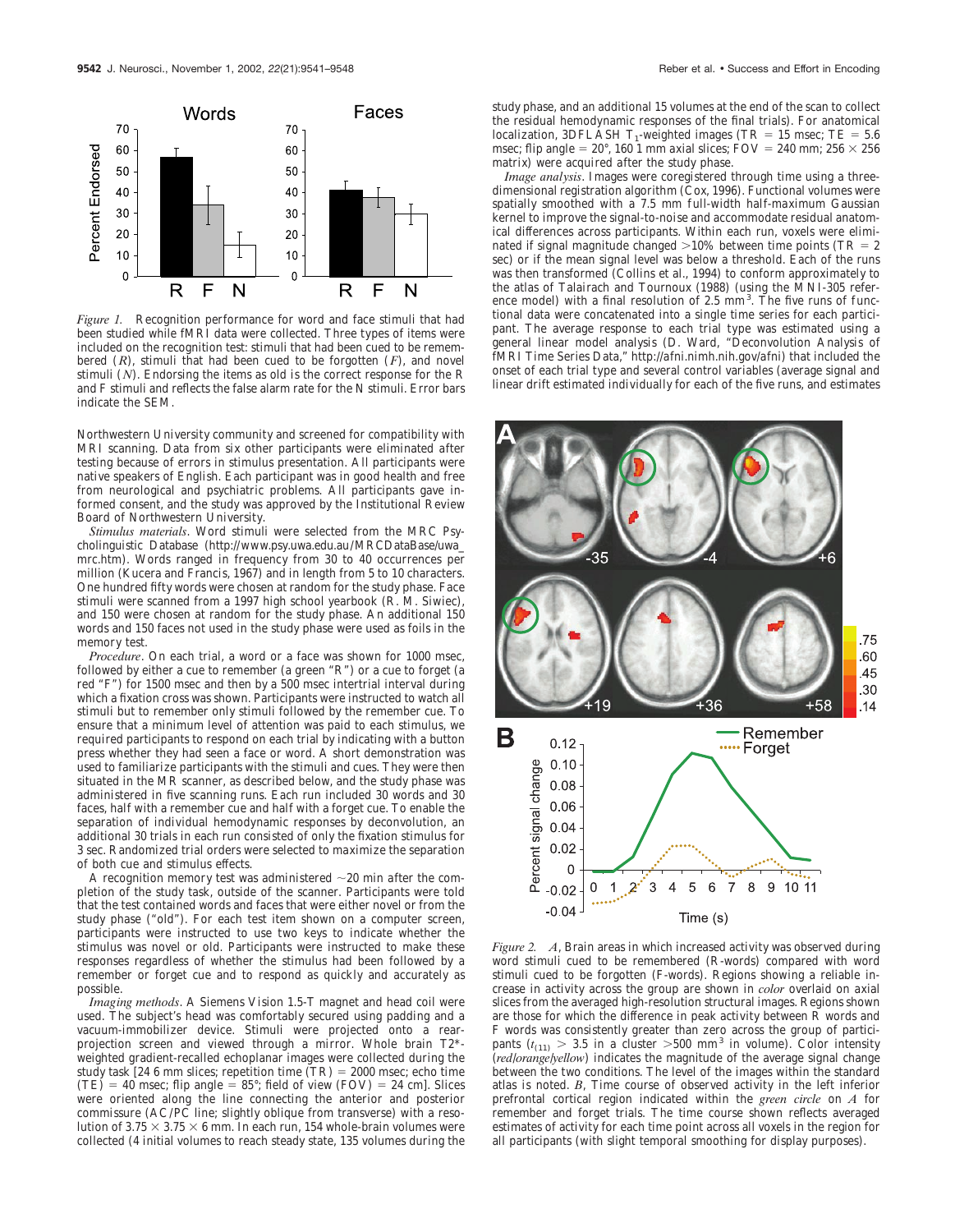| Table 1. Regions that exhibited greater activity for remember trials than forget trials for word stimuli |  |  |  |  |  |  |  |  |  |  |  |  |  |  |  |  |
|----------------------------------------------------------------------------------------------------------|--|--|--|--|--|--|--|--|--|--|--|--|--|--|--|--|
|----------------------------------------------------------------------------------------------------------|--|--|--|--|--|--|--|--|--|--|--|--|--|--|--|--|

| Brain region                                                                                                | Brodmann's<br>area (BA) | $\boldsymbol{x}$ |       | $\mathcal{Z}$ | Volume<br>$\rm (mm^3)$ |
|-------------------------------------------------------------------------------------------------------------|-------------------------|------------------|-------|---------------|------------------------|
| Left inferior prefrontal cortex<br>Includes areas from $-51$ , 18, 22 (BA 9)<br>to $-44$ , 18, $-7$ (BA 47) | BA 9, 45, 46, 47        | $-48$            | 26    | 9             | 7188                   |
| Anterior cingulate                                                                                          | <b>BA</b> 32            | $-6$             | 21    | 33            | 1047                   |
| Medial superior frontal gyrus                                                                               | BA 6                    | $-9$             | 9     | 59            | 1016                   |
| Left middle temporal gyrus                                                                                  | <b>BA 37</b>            | $-52$            | $-46$ | $-6$          | 641                    |
| Right cerebellum                                                                                            |                         | 33               | $-76$ | $-35$         | 625                    |
| Right insula                                                                                                | <b>BA</b> 13            | 31               | $-5$  | 17            | 578                    |

of corrected motion for each time point to remove signal changes that were correlated with head/brain motion). Differences between trial types were estimated by contrasting the average peak response within the window of 4–8 sec after stimulus onset (to account for hemodynamic delay). Differences between trial types were estimated for each participant individually and then combined in a second-stage random-effects analysis that identified differences in evoked responses that were consistent across participants. Regions exhibiting a significant effect by this random-effects analysis were those in which each voxel exhibited a reliable change in activity across participants ( $t_{(11)} > 3.5$ ;  $p < 0.005$ ) uncorrected) in a 500 mm<sup>3</sup> region (equal to 32 voxels in the 2.5 mm<sup>3</sup> resolution of normalized space or  ${\sim}6$  voxels in the original anatomical space). Monte Carlo simulations using normally distributed noise with 750 time points (equivalent to the five runs) and 12 simulated participants indicate 5% false positives per experiment with this statistical threshold.

# **RESULTS**

Recognition memory performance on the post-scanning test demonstrated the expected directed forgetting effects for words, as shown in Figure 1. Participants endorsed more words that had been given with the cue to remember (R-words) than words given with the cue to forget (F-words)  $(t_{(11)} = 4.53; p < 0.001)$ . In addition, participants exhibited successful memory for both Rwords and F-words by endorsing these at a higher rate than novel words  $(t_{(11)} > 6.48; p < 0.001)$ . For face stimuli, participants exhibited successful memory for the faces seen during scanning  $(t_{(11)} > 4.56; p < 0.001)$  but did not exhibit a directed forgetting effect, because the endorsement rates for R-faces and F-faces were not reliably different  $(t_{(11)} = 1.49; p > 0.10)$ .

# **Words**

The robust effect of the remember/forget cue on encoding words was reflected in a network of brain regions that exhibited increased activity for R-words compared with F-words (Fig. 2, Table 1). Regions that exhibited increased activity during remember trials included a sizeable portion of LIPFC. This region includes both the anterior–ventral and posterior–dorsal areas observed in many previous verbal encoding studies (Wagner et al., 1998; Kirchhoff et al., 2000; Davachi et al., 2001; Otten et al., 2001). In addition, increased activity was observed in the anterior cingulate, middle superior frontal gyrus, left middle temporal gyrus, right insula, and right cerebellum.

Responses on the subsequent recognition test were used to sort study trials into those subsequently remembered (i.e., participants correctly responded "old") and those subsequently forgotten (i.e., participants incorrectly responded "new"). Activity thus associated with successful encoding was contrasted regardless of the remember/forget cue. Brain regions that exhibited increased activity for subsequently remembered words (Fig. 3, Table 2) included left parahippocampal cortex and posterior hippocampus, LIPFC, right superior parietal cortex, and right cerebellum.

The previous two contrasts reinforce the roles of both prefrontal cortex and left medial temporal lobe in episodic encoding. In addition, because the cue associated with each word was not completely predictive of subsequent memory (i.e., some R-words were forgotten and some F-words were remembered), it was possible to compare the effect of the cue and subsequent memory performance separately. In this analysis, each word was classified by both the subsequent memory outcome [successful (SM); unsuccessful (UM)] and the cue [remember (R); forget (F)]. The four possible conditions were thus SM-R, SM-F, UM-R, and UM-F. There were an average of 41.2 SM-R trials for each participant (range, 19–55), an average of 24.6 SM-F trials (range, 9–43), an average of 31.2 UM-R trials (range, 17–55), and an average of 47.9 UM-F trials (range, 25–66).

The critical comparison is between R-words that were not successfully remembered (UM-R) and F-words that were successfully remembered despite the cue to forget them (SM-F). To identify areas in which activity was more associated with the remember/forget cue than with subsequent memory, differential activity associated with UM-R and SM-F trials was compared within the network of brain areas already associated with the remember cue. [Note that this comparison is effectively the difference between the cue effect and the subsequent memory effect. The effect of the cue =  $(SM-R + UM-R) - (SM-F + UM-F)$  and the subsequent memory effect  $=$  (SM-R  $+$  SM-F)  $-$  (UM-R  $+$ UM-F). Contrasting these two subtractions (cue  $-$  SM) reduces to  $2*UM-R - 2*SM-F$ , a linear combination of (statistically equivalent to) the UM- $R - SM$ -F contrast used.] Restricting the analysis to just these regions (identified previously with a fairly stringent statistical threshold) reduced the number of concurrent comparisons. Accordingly, we identified clusters of voxels with consistently higher activity for UM-R trials than for SM-F trials at a threshold of  $t_{(11)} > 2.20$  ( $p < 0.05$  uncorrected). By this analysis, three areas were identified: anterior cingulate,  $x = -6$ ,  $y = +21$ ,  $z = +33$  (volume = 1031 mm<sup>3</sup>, comprising 98.5% of the region within which it was located); superior frontal gyrus,  $x =$  $-10$ ,  $y = 0$ ,  $z = +60$  (volume = 984 mm<sup>3</sup>, 97% of the region in which it was located); and anterior left inferior prefrontal cortex,  $x = -50, y = +28, z = +6$  (volume = 797 mm<sup>3</sup>, 11% of the region in which it was located). The identified areas were of sizeable spatial extent  $(797-1031 \text{ mm}^3)$  and encompass a large percentage of the source region of interest (ROI) for the superior frontal gyrus and anterior cingulated, making it highly unlikely that the differences were observed by chance.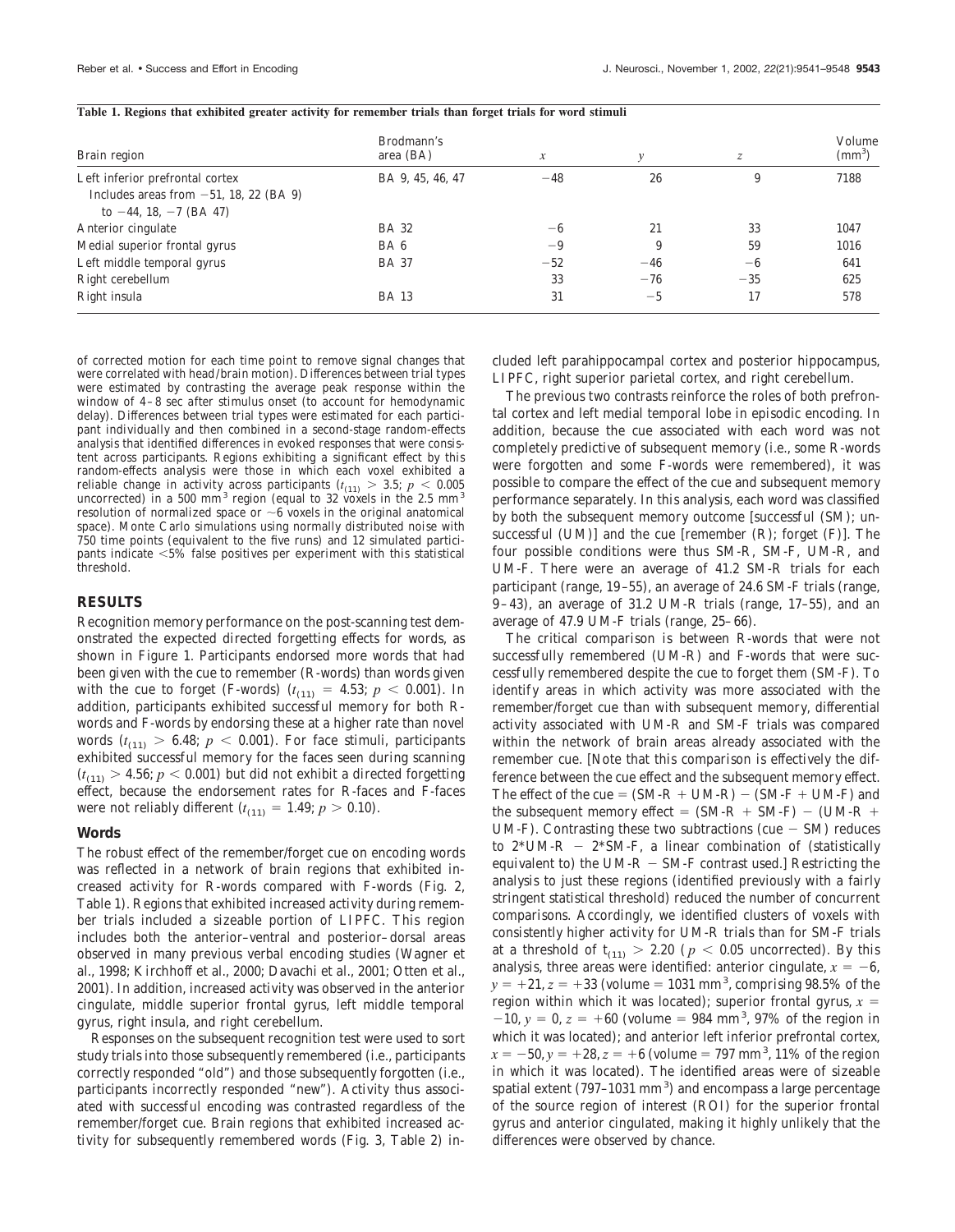

*Figure 3. A*, Brain areas in which increased activity was observed during word stimuli that were subsequently remembered on the recognition test compared with word stimuli that were not. Regions showing a reliable increase in activity across the group are shown in *color* overlaid on axial slices from the averaged high-resolution structural images. Regions shown are those for which the difference in peak activity between remembered and forgotten was consistently greater than zero across the group of participants ( $t_{(11)} > 3.5$  in a cluster  $> 500$  mm<sup>3</sup> in volume). Color intensity (*red*/*orange*/*yellow*) indicates the magnitude of the average signal change between the two conditions. The level of the images within the standard atlas is noted. *B*, Time course of observed activity in the left posterior hippocampus and parahippocampal cortex region indicated with the *blue circle* on *A* for successful and unsuccessful memory trials. The time course shown reflects averaged estimates of activity for each time point across all voxels in the region for all participants (with slight temporal smoothing for display purposes).

A similar analysis examined regions that exhibited increased activity for encoding success rather than encoding cue. In other words, activations for SM-F trials versus UM-R trials indicated which areas were reliably associated with successful encoding as opposed to the attempt to encode. Two such subregions were identified: left parahippocampal cortex,  $x = -28$ ,  $y = -35$ ,  $z =$  $-12$  (volume = 391 mm<sup>3</sup>, 70% of the region in which it was responses are shown in Figure 4, *C* and *D*. To further verify that the analysis comparing the SM-F and UM-R trials effectively captures differential activity for the regions examined, an ROI analysis was done by combining the data for all voxels within each region that exhibited increased activity for the remember cue and then comparing the peak activity for the UM-R and SM-F trial types estimated from the resulting time series. This analysis showed that the anterior cingulate and superior frontal gyrus regions each exhibited consistently higher activity for the UM-R trials  $(t_{(11)} > 3.25; p < 0.01)$ . The regionwide effect in the LIPFC was only marginal  $(t_{(11)} = 1.83; p <$ 0.10), reflecting the fact that the region exhibiting increased UM-R activity was only a portion of the entire ROI. It is worth noting that this analysis is strongly affected by a single outlying participant who performed much worse than the rest of the group on the memory post-test (remembering 25% of the R-words, compared with the group average of 57%), suggesting that this participant may have failed to use an effective encoding strategy. Adjusting the analysis to weight functional activity by memory performance or holding aside this outlier finds the effect to be reliable across the rest of the group  $(t_{(11)} = 2.21, p < 0.05$  and  $t_{(10)} = 2.59, p < 0.05$ , respectively). Another possible reason for the weaker ROI-wide response in the LIPFC is that the large LIPFC area that exhibited greater activity for "remember" than "forget" trials may include multiple sub-areas (Kirchhoff et al., 2000). Within this ROI, only an anterior, ventral subregion (Fig. 4*A*,*B*) exhibited reliably more activity for the cue to remember compared with successful memory (in the first voxel-based analysis above). The posterior portion of this ROI exhibited increased activity for successful memory as well as for the remember cue.

A similar analysis was performed for the combined voxels within each ROI that exhibited increased activity for successful memory. Reliably increased activity was observed for the SM-F trials compared with UM-R trials in both the left parahippocampal region and the right superior parietal region ( $t_{(11)} = 3.48$ ,  $p <$ 0.01 and  $t_{(11)} = 2.51$ ,  $p < 0.03$ , respectively).

#### **Faces**

Because participants did not exhibit a robust directed forgetting effect for faces, it is not surprising that few brain areas showed differential activity for faces associated with the remember cue (R-faces) versus the forget cue (F-faces). Regions with greater activity for R-faces and F-faces are shown in Figure 5; coordinates are listed in Table 3. For R-faces, increased activity was observed in left posterior occipital cortex, left fusiform gyrus, and right inferior occipitotemporal cortex. In addition, two areas exhibited greater activity for F-faces: right parietal cortex and right middle frontal gyrus. It is unclear whether these areas reflect activity associated with an attempt to forget or some other cognitive activity that occurs after the forget cue (e.g., rehearsal of other previously presented stimuli, vigilance for the next stimulus).

No brain areas showed greater encoding activity for successfully remembered faces compared with forgotten faces. This absence of subsequent memory effects is likely attributable to the low recognition accuracy for faces. Given the high false alarm rate (30% of the novel faces were incorrectly endorsed as old) relative to the hit rate (40% of the old faces were correctly endorsed as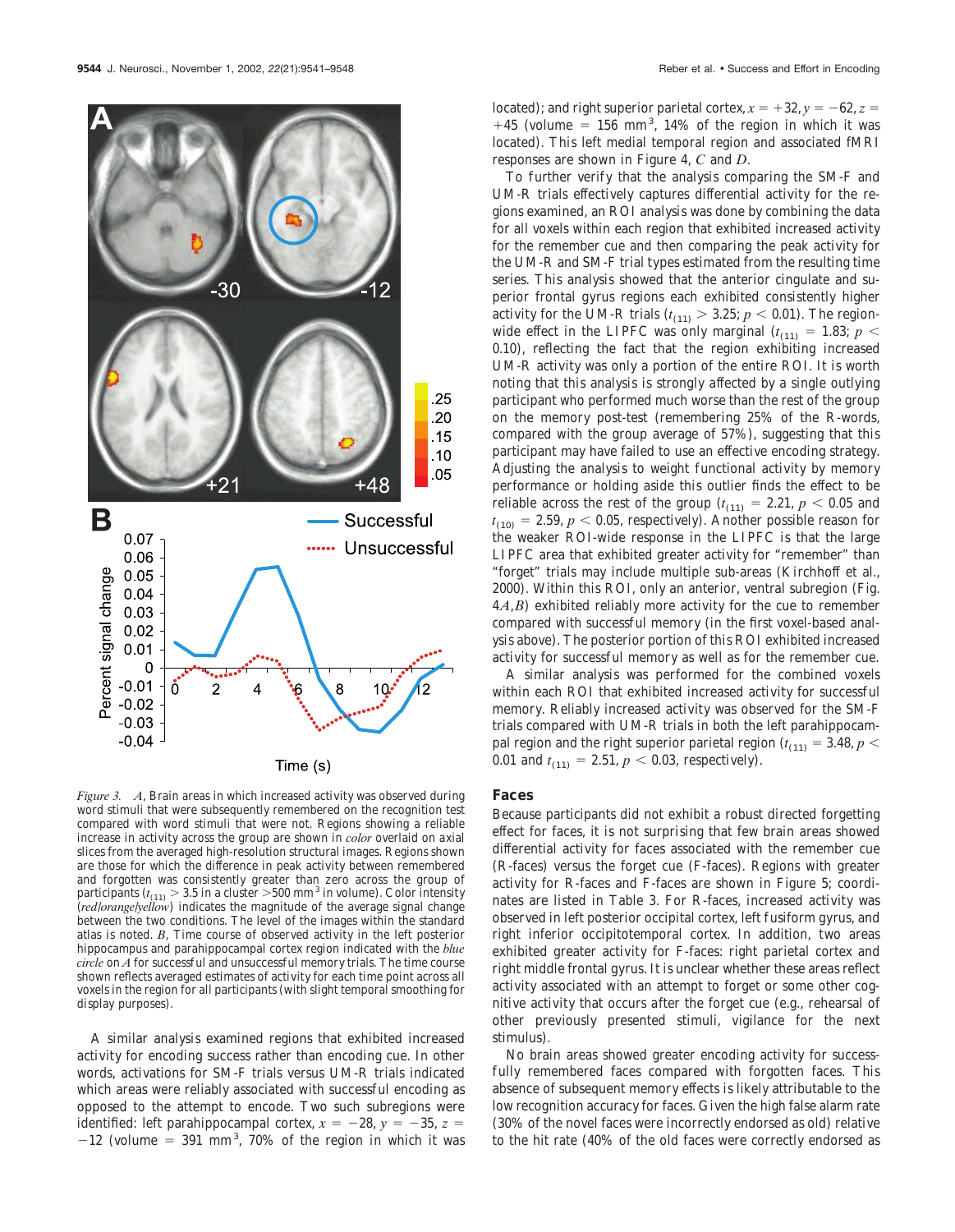|  | Table 2. Regions that exhibited greater activity for subsequently remembered words than for subsequently forgotten words |  |  |
|--|--------------------------------------------------------------------------------------------------------------------------|--|--|
|--|--------------------------------------------------------------------------------------------------------------------------|--|--|

| Brain region                                          | Brodmann's<br>area (BA) |       |       |       | Volume<br>$\rm (mm^3)$ |
|-------------------------------------------------------|-------------------------|-------|-------|-------|------------------------|
| Right superior parietal cortex                        | BA 7                    | 29    | $-61$ | 46    | 1125                   |
| Left inferior prefrontal cortex                       | <b>BA 45</b>            | $-58$ | 10    | 21    | 719                    |
| Right cerebellum                                      |                         | 34    | $-59$ | $-30$ | 641                    |
| Left parahippocampal cortex and posterior hippocampus | <b>BA 36</b>            | $-30$ | $-34$ | $-12$ | 562                    |



*Figure 4.* Comparison of encoding effort and success in the left inferior prefrontal cortex and medial temporal lobe. *A*, The LIPFC region in which encoding effort was more predictive of activity than encoding success (for words). *B*, Time courses of observed activity for the four trial types: successfully remembered R-words (*SM-R*), unsuccessfully remembered R-words (*UM-R*), successfully remembered F-words (*SM-F*), and unsuccessfully remembered F-words (*UM-F*). Of particular note is the fact that this area exhibits a strong response to R-words, even when this effort does not produce successful memory (UM- $R > SM-F$ ). *C*, The left MTL region in which encoding success was more predictive of activity than encoding effort (for words). *D*, Time courses of observed activity in the MTL region for the four trial types. In this region, successful encoding is associated with an increase in activity, even after the forget cue, whereas an unsuccessful encoding attempt is not associated with increased activity (SM-F  $>$  UM-R).

old), a large proportion of faces considered to be subsequently remembered may reflect guessing rather than a veridical memory.

Brain areas in which activity differed for word and face trials are listed in Table 4. Areas where words evoked consistent activity included the LIPFC (Broca's area) and left superior temporal gyrus (Wernicke's area). Face stimuli evoked more activity in the right amygdala and parahippocampal gyrus.

# **DISCUSSION**

## **Encoding words**

The conjoint analysis of subsequent memory effects and directed forgetting effects yielded evidence that left inferior prefrontal cortex and the medial temporal lobe play different roles in verbal encoding. Based on the directed forgetting procedure, increased encoding effort on remember trials was associated with increased activity in LIPFC. Furthermore, comparisons between successful and unsuccessful encoding based on subsequent recognition revealed what have been termed declarative memory (DM) effects (Paller and Wagner, 2002). Increased left MTL activity was thus associated with the successful formation of declarative memories.

Although effort and success were correlated, high effort did not always lead to success and low effort did not always lead to forgetting. Therefore, it was possible to separate these factors by

comparing trials when recognition was unsuccessful despite a remember cue (UM-R trials) and trials when successful recognition followed a forget cue (SM-F trials). The anterior, ventral portion of LIPFC exhibited greater activity for UM-R trials, indicating that activity in this brain area was more closely associated with the effort to encode a new memory than with successful creation of a new memory. In contrast, left MTL exhibited greater activity for SM-F trials, indicating that activity in that area was more closely linked with the creation of a memory that could be retrieved subsequently than with the intention to create a memory.

These two areas, LIPFC and left MTL, have been found in several previous studies to coactivate as part of a circuit associated with successful memory encoding (Wagner et al., 1998; Kirchhoff et al., 2000; Baker et al., 2001; Otten and Rugg, 2001; Otten et al., 2001; Strange et al., 2002). Factors that increase the effectiveness of encoding, such as instructions to remember or deeper processing in a levels-of-processing manipulation, might be expected to increase activity throughout this circuit. In the current study, both areas were strongly activated for successfully remembered trials that included the remember cue (SM-R trials). In earlier investigations, comparisons between successful and unsuccessful encoding were based on variability in memory re-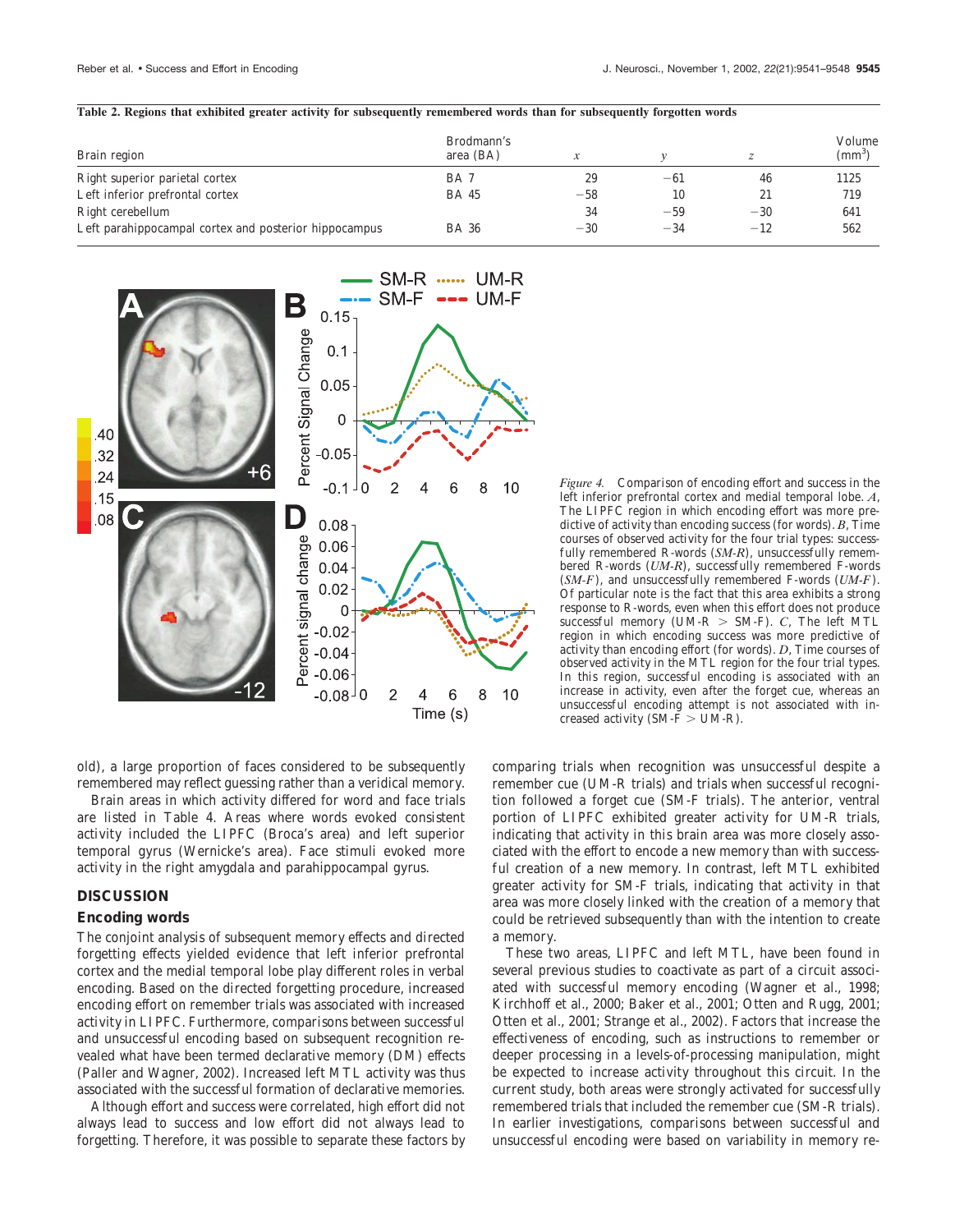

*Figure 5.* Brain areas in which increased activity was observed during face stimuli cued to be remembered (R-faces) compared with face stimuli cued to be forgotten (F-faces). Regions showing a reliable increase in activity across the group are shown in *color* overlaid on axial slices from the averaged high-resolution structural images. Regions shown are those for which the difference in peak activity between R-faces and F-faces was consistently different from zero across the group of participants  $(t_{(11)})$ 3.5 in a cluster 500 mm<sup>3</sup> in volume). Warm colors (*red*/*orange*/*yellow*) indicate areas in which increased activity was observed for R-faces. Cool colors (*blue*/*cyan*) indicate areas in which increased activity was observed during F-face trials. The level of the images within the standard atlas is noted.

sulting from stimulus differences, varying levels of attention and effort put forth across stimuli, and other uncontrolled factors. By including cues to remember or forget in the present experiment and presenting the cue after each stimulus presentation, we reduced the effects of fluctuating attention from trial to trial on the mnemonic fate of each stimulus. Because this directed forgetting procedure manipulated encoding effort and effectiveness in a direct manner, we were able to disentangle the roles of LIPFC and MTL in encoding new episodic memories.

Although our *a priori* hypotheses concerned the roles of the LIPFC and MTL in episodic encoding, similar patterns of activity were also observed in other areas. The anterior cingulate and medial superior frontal gyrus both exhibited patterns of activity similar to LIPFC. These findings suggest that these additional frontal areas may act in concert with LIPFC as part of a network supporting verbal encoding effort. Right parietal cortex exhibited a pattern of activity similar to that of left MTL, suggesting that this area may be acting to support successful encoding of an episode. This right parietal area was also identified by Davachi et al. (2001) as exhibiting increased activity during rote word rehearsal that led to successful memory. Processing in this region may play a supportive or subsidiary role in encoding, given the ample neuropsychological evidence that the MTL is critical for memory (Scoville and Milner, 1957; Squire, 1992). The parietal area may process details of the spatiotemporal context of the episode, given that the context of the encoding episode is necessary to later remember the episode and recognize the preexperimentally familiar words on the test.

Two additional regions were identified as active during both encoding effort and success. The posterior dorsal part of the LIPFC encoding area and the right cerebellum both exhibited increased activity in response to the remember cue and when encoding was successful, without preferentially activating in either contrast. This pattern of results suggests that these two areas are active when encoding is attempted and when it is successful. However, it is unclear whether these areas are engaged in a cognitive process common to both of these conditions or whether these areas play different cognitive roles depending on context. One possibility for a common process would be linking a to-beremembered word to semantic memory in an elaborative manner (an effortful and successful encoding strategy).

Although inferences from neuropsychology did not originally point to PFC as a necessary component of episodic encoding networks, neuroimaging results have repeatedly implicated PFC. Manipulations that increase encoding effectiveness, such as deep or elaborative encoding, consistently produce increased activity in left prefrontal cortex (Kapur et al., 1994, 1996; Buckner et al., 1999). These manipulations may increase the effort that participants devote to encoding or may reflect common mechanisms engaged when encoding effectiveness is increased by any factor that improves subsequent memory. Although we did not provide participants with instructions to use specific encoding strategies during remember-cued trials, we expect that they engaged in various elaborative encoding strategies, rote rehearsal, and other mnemonic devices. The superior recognition of words that were cued to be remembered indicates that these strategies were mostly successful. Although LIPFC activity was observed on UM-R trials (when encoding effort was unsuccessful), LIPFC may be part of a network specifically engaged for verbal memory processing, perhaps for both rote rehearsal and semantic elaboration. A related hypothesis is that LIPFC may play a supporting or modulating role in episodic encoding through excitatory inputs to MTL. LIPFC may help to precipitate processing in MTL that functions to link various verbal and contextual features together, so as to facilitate later retrieval of the encoding episode.

### **Encoding faces**

In contrast to the effectiveness of DF cues on encoding of words, the same cues had minimal effects on encoding novel faces. Given the absence of a significant behavioral difference, it is not surprising that little differential activity was observed related to the cue. Despite this, increased activity was observed for remember trials in three posterior cortical areas. Because the cue followed the faces, this activity may reflect efforts to visualize the face after the remember cue. In right midfrontal and parietal cortex, activity increased during forget trials. This may reflect active attempts to forget or to rehearse to-be-remembered stimuli from previous trials during a forget trial. If displaced rehearsal took place, it would remove power from both DF and subsequent memory analyses.

During the subsequent recognition test, participants produced a high false alarm rate to novel faces, complicating the subsequent memory analysis for faces by calling into question the proportion of correct old responses that reflected veridical memories rather than correct guessing. The resulting decrease in power likely caused the lack of subsequent memory effects observed for faces. Because of this limitation in DM studies, future test conditions should influence response criteria to minimize the false alarm rate. It is also critical that the difference between the correct old (hit) rate and the miss rate is not too large; at maximal recognition performance, power is greatly reduced for subsequent memory analysis because of a low number of forgotten trials.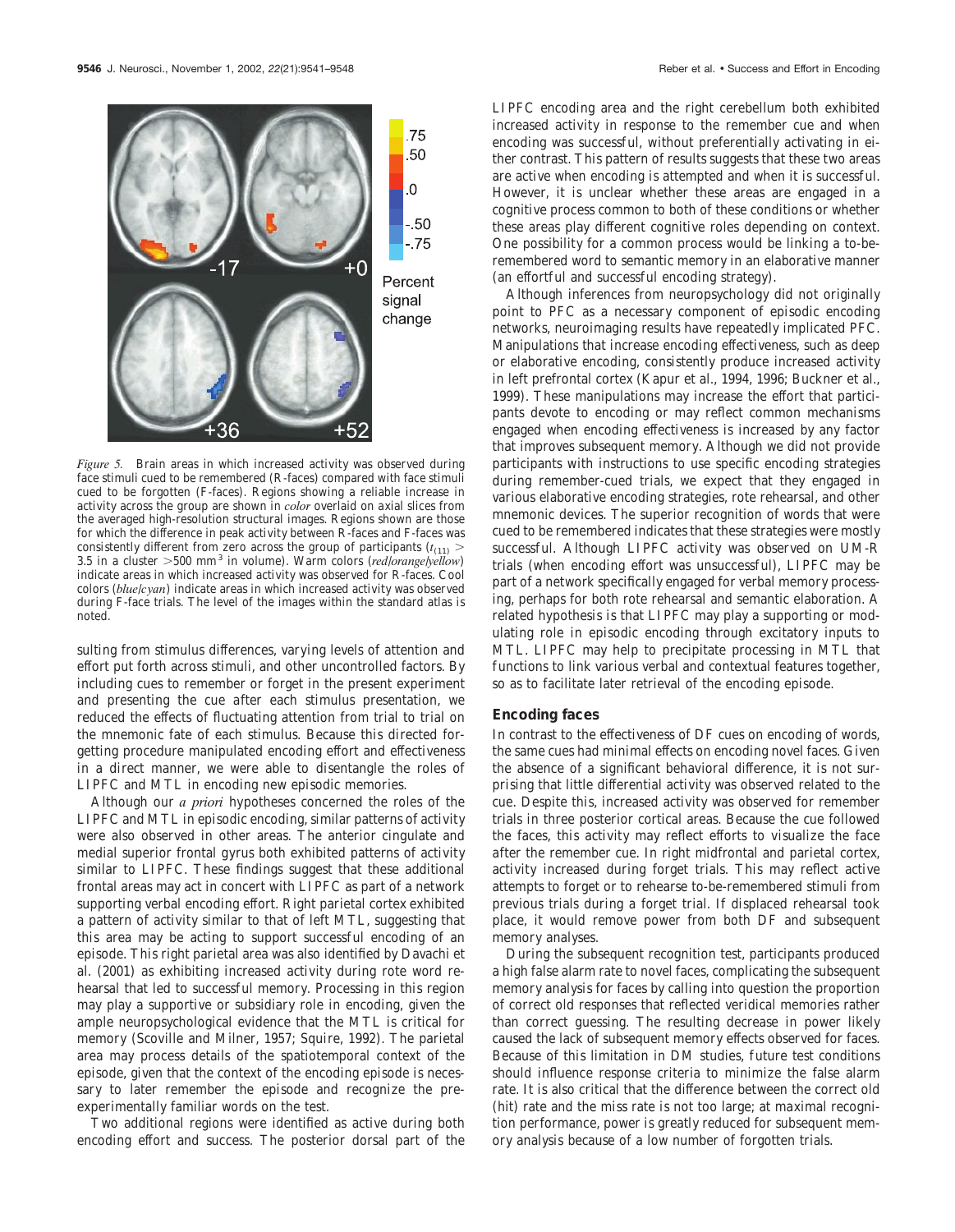## **Table 3. Regions that exhibited different levels of activity for remember and forget trials for face stimuli**

| Brain region                                      | Brodmann's<br>area (BA) | $\boldsymbol{x}$ |       |       | Volume<br>$\rm (mm^3)$ |
|---------------------------------------------------|-------------------------|------------------|-------|-------|------------------------|
| Remember > forget                                 |                         |                  |       |       |                        |
| Left middle and inferior occipital gyrus          | <b>BA</b> 17/18         | $-22$            | $-96$ |       | 7500                   |
| Left fusiform gyrus                               | <b>BA 37</b>            | $-46$            | $-64$ | $-17$ | 1109                   |
| Right inferior occipital/posterior fusiform gyrus | <b>BA</b> 18            | 23               | $-89$ | $-10$ | 625                    |
| $\text{Forget} > \text{remember}$                 |                         |                  |       |       |                        |
| Right parietal cortex                             | BA 39/40                | 54               | $-55$ | 37    | 4938                   |
| Right middle frontal gyrus                        | BA 6                    | 42               | 12    | 52    | 625                    |

**Table 4. Regions that exhibited differential activity for face and word stimuli**

| Brain region                      | Brodmann's<br>area (BA) | $\mathcal{X}$ | $\mathcal{V}$ | $\mathcal{Z}$ | Volume<br>(mm <sup>3</sup> ) |
|-----------------------------------|-------------------------|---------------|---------------|---------------|------------------------------|
| Word > face                       |                         |               |               |               |                              |
| Left prefrontal cortex and insula | BA 9, 45, 46, 47        | $-49$         | 14            | 18            | 18828                        |
| Left superior temporal gyrus      | <b>BA 22</b>            | $-60$         | $-42$         | 6             | 6375                         |
| Medial frontal gyrus              | BA 6                    | $-12$         | 5             | 54            | 5297                         |
| Right superior parietal cortex    | BA <sub>7</sub>         | 36            | $-59$         | 49            | 4656                         |
| Right middle frontal gyrus        | BA 6                    | 27            | 6             | 53            | 4562                         |
| Left superior parietal cortex     | <b>BA 7/39</b>          | $-33$         | $-62$         | 43            | 3594                         |
| Right superior frontal gyrus      | <b>BA</b> 9/10          | 35            | 43            | 26            | 3266                         |
| Left middle occipital gyrus       | <b>BA</b> 18            | $-20$         | $-97$         |               | 2203                         |
| Right cerebellum                  |                         | 25            | $-68$         | $-32$         | 1844                         |
| Medial parietal cortex/precuneus  | BA <sub>7</sub>         | $-10$         | $-65$         | 55            | 1266                         |
| Postcentral gyrus                 | BA <sub>3</sub>         | 26            | $-28$         | 70            | 906                          |
| Left insula                       | <b>BA</b> 13            | $-32$         | $-20$         | $-1$          | 500                          |
| $Face$ $>$ word                   |                         |               |               |               |                              |
| Right parahippocampal gyrus       | <b>BA 37</b>            | 28            | $-48$         | $-6$          | 688                          |
| Right amygdala                    |                         | 18            | $-8$          | $-13$         | 547                          |

Stimulus-specific effects were found for words and faces (Table 4). Increased activity for words was found throughout areas that have classically shown greater involvement in language processing. Increased activity for faces was observed only in the right amygdala and parahippocampal gyrus. Although the fusiform gyrus was not active in the group analysis, many individual subjects exhibited increases in this area [reflecting the fusiform face area of Kanwisher et al. (1997)]. The general lack of activity for face stimuli suggests that there may have been some perceptual difficulty associated with the faces, possibly caused by poor image contrast. The greater stimulus-correlated activity for words reinforces the fact that for our study, the responses to word stimuli are more informative about the PFC and MTL circuitry that supports memory encoding.

### **Conclusion**

By manipulating encoding through post-stimulus directed forgetting instructions, we identified an association between the intention to encode the episode of viewing a word and increased activity in left inferior prefrontal cortex. By examining neural activity that was predictive of subsequent success in remembering across the same trials, we identified a different association between successful verbal encoding and left medial temporal activation. We conclude that these two areas collaborate in a circuit that supports the encoding of episodic memories for verbal materials, but that these two regions play divergent roles. In the normal course of operation, the intention to encode results in

increased activity in left inferior prefrontal cortex. This activity in turn can potentially modulate activity in the medial temporal lobe, where an increase in activity may reflect the storage of the multidimensional links that effectively support successful encoding.

# **REFERENCES**

- Baker JT, Sanders AL, Maccotta L, Buckner RL (2001) Neural correlates of verbal memory encoding during semantic and structural processing tasks. NeuroReport 12:1251–1256.
- Bjork RA (1989) Retrieval inhibition as an adaptive mechanism in human memory. In: Varieties of memory and consciousness, pp 309–330. Hillsdale, NJ: Erlbaum.
- Brewer JB, Zhao Z, Desmond JE, Glover GH, Gabrieli JDE (1998) Making memories: brain activity that predicts how well visual experience will be remembered. Science 281:1185–1187.
- Buckner RL, Kelley WM, Petersen SE (1999) Frontal cortex contributes to human memory formation. Nat Neurosci 2:311–314.
- Collins DL, Neelin P, Peters TM, Evans AC (1994) Automatic 3D intersubject registration of MR volumetric data in standardized Talairach space. J Comput Assist Tomogr 18:192-205.
- Cox RW (1996) AFNI: Software for analysis and visualization of functional magnetic resonance neuroimages. Comput Biomed Res 29:162–173.
- Davachi L, Maril A, Wagner AD (2001) When keeping in mind supports later bringing to mind: neural markers of phonological rehearsal predict subsequent remembering. J Cognit Neurosci 13:1059–1070.
- Golding JM, MacLeod CM (1998) Intentional forgetting: interdisciplinary approaches. Mahwah, NJ: Erlbaum.
- Kanwisher N, McDermott J, Chun MM (1997) The fusiform face area: a module in human extrastriate cortex specialized for face perception. J Neurosci 17:4302–4311.
- Kapur S, Craik FIM, Tulving E, Wilson AA, Houle S, Brown GM (1994) Neuroanatomical correlates of encoding in episodic memory: levels of processed effect. Proc Natl Acad Sci USA 91:2008–2011.